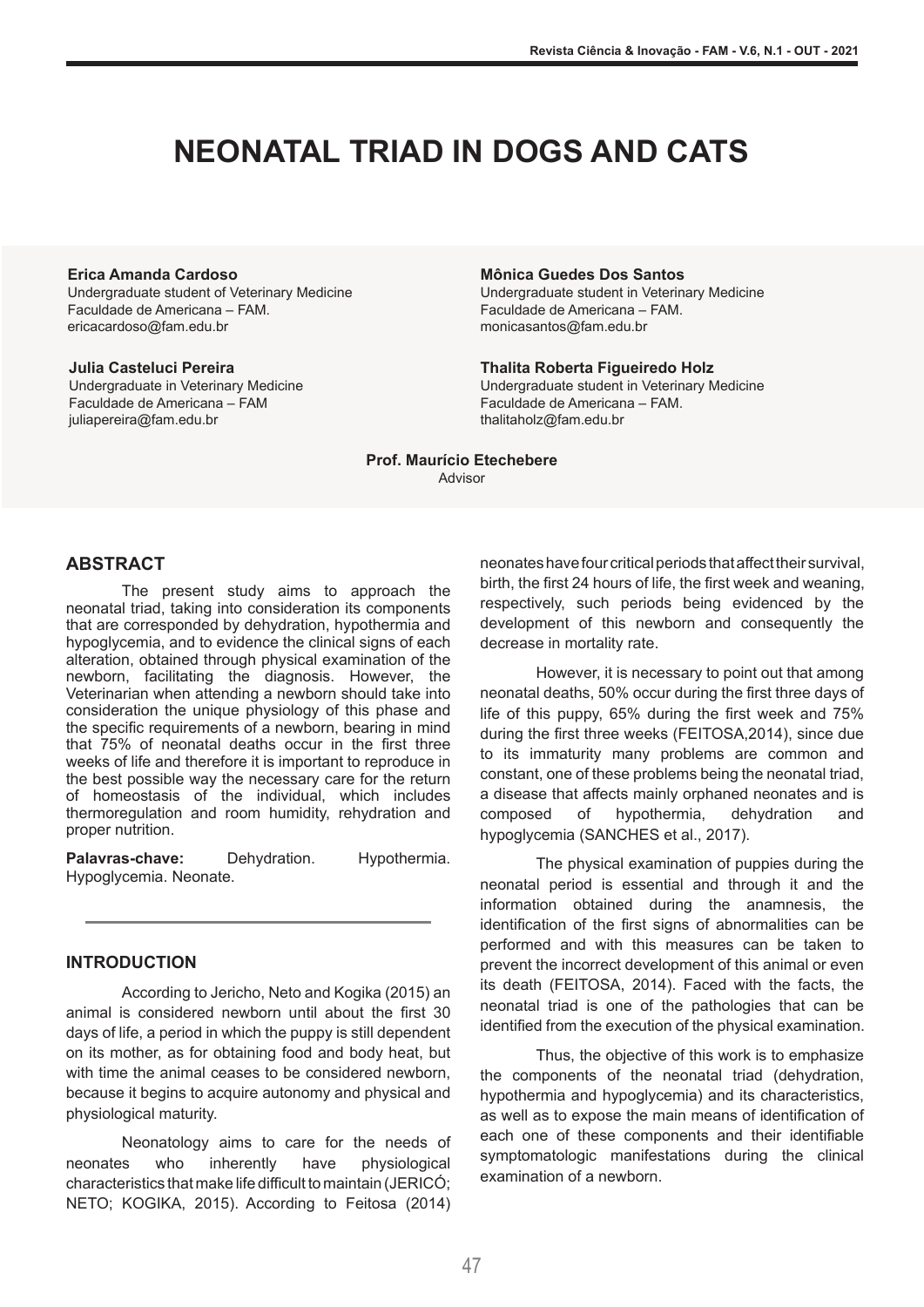### **Generalphysicalexaminationinnewbornpuppies**

The physical examination evaluates the newborn in a complete way, observing its body temperature, state of hydration, cardiovascular system, respiratory system, neurological system and sensory organs. For the exam to occur efficiently, it is necessary to understand that the neonates have their particularities, whether they are the existence of age-specific patterns (which vary from week to week during the neonatal period) or their limitations, in view of their incomplete development (PETERSON, 2011).

In order to identify the neonatal triad, it is necessary that the Veterinary Doctor is familiar with this disease, which is composed by dehydration, hypothermia and hypoglycemia. The level of hydration of a neonate is verified from the humidity of its mucosa and the coloration of its urine, where the dry looking mucosa and dark urine are signs of dehydration, however, the use of turgor and skin elasticity are less efficient identification factors, due to the small amount of subcutaneous fat present in the neonate (PETERSON, 2011).

Regarding the body temperature of a newborn, it should be noted that it has inability to perform thermogenesis by tremor during the first six days of life and its thermoregulation is inefficient during the first two weeks, and these factors cause the body temperature of this animal to vary according to room temperature, favoring cases of hypothermia and hyperthermia. In the neonatal triad the animal presents hypothermic, when its temperature is below 33°, in this case some symptoms can be evidenced, such as cold skin to the touch, muscular flaccidity and bradycardia, confirming the picture through the temperature measurement, which can be done with the use of rectal thermometer (JOHNSTON; ROOT KUSTRITZ; OLSON, 2001).

Finally, we have the hypoglycemia, which happens due to a blood glucose level lower than 30-40 mg/dL. This value can be defined through the use of glucometer, and a hypoglycemic animal presents as symptoms the incoordination, weakness, flaccidity or coma. This condition is more susceptible to occur in neonates compared to adult animals, due to its incomplete development evidenced by its hepatic immaturity, lower muscle mass extension, and lower glycogen reserve index (FEITOSA,2014).

### **Hypothermia**

Hypothermia is a term referring to the reduction of body temperature and this factor is intrinsically linked to the newborn, since the puppy does not have the capacity for thermoregulation. The fact is that the hypothalamus is still in puerility (CHAVES, 2011).

In view of the Key's approach (2011), the ratio of body size to reduced weight, the non production of tremors as a reflection of low temperature in the first week of life and the non-erection of hair prevents thermoregulation.

This physiological parameter makes up the neonatal triad and has the capacity to interfere in an unfavorable way in the maintenance of the animal's life, causing the organism's functions to be affected, such as a reduced sucking reflex, which makes breastfeeding difficult and also promotes maternal distance (VANNUCHI; ABREU, 2017).

The inactivity of this body operation during the first fifteen days of life leads the puppies to depend entirely on their mother's body heat (OSORIO, 2016) and on the thermal comfort that is generated during breastfeeding, which helps to maintain the temperature (FEITOSA, 2014) , in view of this, the maternal distance and the environment directly affect the thermal regulation.

According to Osório (2016), when a hypothermic puppy is noticed by its mother, she keeps him away from others and from herself, which inevitably generates an even bigger problem for the animal.

In cases where the newborn is deprived of maternal coexistence, it is necessary to offer him/her a propitious environment for his/her survival, with ideal humidity and temperature, preventing heat loss (VANNUCHI; ABREU, 2017).

Based on the review by Peixoto and Junior (2010), the temperature of a newborn is 35.5oC to 36.1oC, but after seven days of life it increases to 37.8oC, but still the thermogenesis remains inactive until the fifteen days of life. Therefore, neonates need external systems for their thermoregulation.

Citing the study conducted by Chaves (2011), when the puppy is deprived of maternal coexistence the ideal is to promote an environment with a temperature of 32oC for dogs and 33oC for felines so that they can keep to a minimum with 36oC, from this, the temperature should be reduced progressively until the fourth week of life, reaching 26oC in the environment.

To avoid a hypothermic state incubator, thermal bags, gloves with hot water, boxes with cloths and lamps can be used (CHAVES, 2011). However, the use of these media should be cautious, avoiding hyperthermia, which is also a risk factor for the maintenance of life. The management to obtain heat must be carefully observed, reducing the risk of generating hyperthermia.

A hypothermic animal may have cold skin, flaccid muscles and reduced heart activity. On the other hand, when hyperthermic, they may pant (FEITOSA, 2014).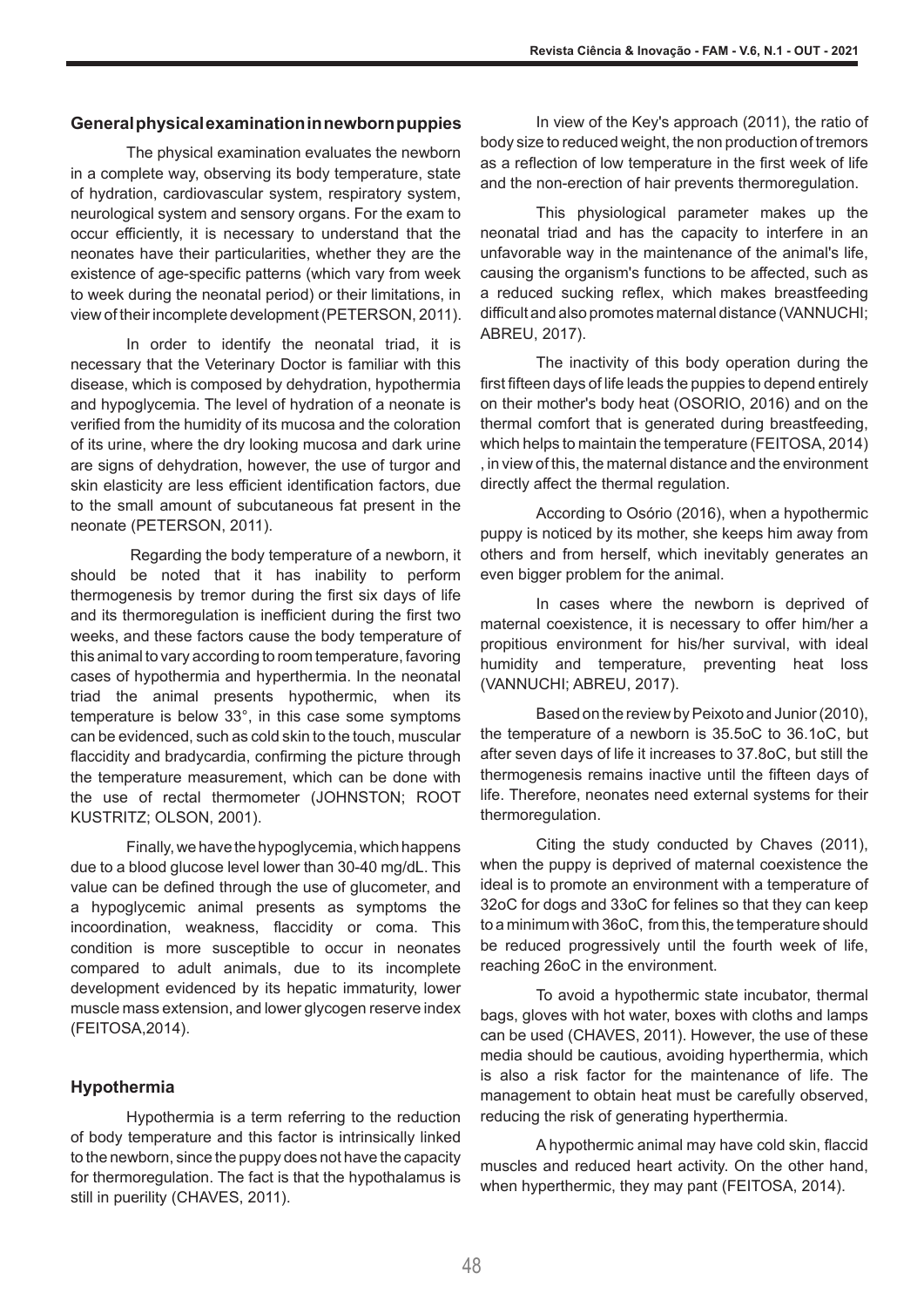#### **Dehydration**

Dehydration occurs when the body loses an excessive amount of liquid, which regulates the levels of salts and sugars in the blood, thus preventing its proper functioning. Physiologically, neonates are predisposed to dehydration because they retain 80% of their weight in water. The extracellular liquid of these animals is high since they have an extensive body surface. Moreover, they have low renal capacity and a more permeable skin that may secondary to water loss (LAWLER, 2008).

In neonates dehydration may be associated with prematurity, diarrhea, pneumonia, high environmental temperature (humidity below 55%) or inadequate breastfeeding. These conditions, when not identified early and corrected, can lead to the death of these animals (HOSKINS, 2001).

To identify the degree of hydration of the puppies, the urine stain should be evaluated, the yellowish color is indicative of dehydration, the neonates should have translucent colored urine (WILBORN, 2008). In practice, moistened cotton is used to stimulate urination through gentle massage in the pelvic region (PETERSON, 2011)

Another important parameter to be observed is the humidity of the ocular and oral membranes, with dehydration they may be pale and dry (RICHARD, 2011). This evaluation cannot be performed after breastfeeding, because the milk will leave the mucous membranes greasy, simulating a false hydration.

Skin turgor is not as precise an indication to identify hydration as in adult animals, because neonates have little subcutaneous fat. According to Peterson (2011), canine and feline puppies well hydrated with clear pigmentation, usually present the belly, snout and oral mucous membranes in a slightly pinkish tone.

Naturally, in the first 24 hours of life canine and feline puppies can suffer a slight dehydration and weight loss because they defecate for the first time (PETERSON,2011). However, the low weight of neonates is related to the low chance of survival, requiring much attention from the veterinarian and owner (VASSALO,2015). For this, after the living conditions are established, the litter should be weighed daily, the ideal is 10% gain in weight per day of these animals (PETERSON,2011)

### **Hypoglycemia**

Hypoglycemia being one of the components of the neonatal triad, it is the drop in glucose concentration in blood circulation that contributes to the mortality of neonates, which can be less than 30 - 40 mg/dL (DAVIDSON, 2003). Furthermore, females with malnutrition, placental insufficiency, or who have had a dystocic or premature delivery makes the neonate susceptible to hypoglycemia (LAWLER, 2008; MOON, 2001), as well as the same presenting portosystemic deviation, endotoxemia or septicemia (DAVIDSON, 2003).

Clinical signs of hypoglycemia include incoordination, flaccidity, weakness, absence of the suction reflex or coma. The mean arterial pressure of a newborn with hypoglycemia decreases about 19%, and although there is no variation in heart rate there are other changes such as hypoxia in the nervous tissue causing cerebral vasodilatation and later signs of the nervous system such as tremors and seizures (MOON, 2001; MUJSCE, 1989).

Due to the clinical manifestations mentioned and the reduced glycemic value measured by the glucometer, the diagnosis of neonatal hypoglycemia is obtained. The ideal treatment is the application of dextrose of 5-10% intravenously (0.5 to 1.0 g/kg for 1 minute), however the intervention of glucose (2 to 4 mL/kg) through the nasogastric tube is allowed. The glycemic index should be monitored constantly when treatment is established to avoid overdoses that cause hyperglycemia in the newborn (MOON, 2001).

It is noteworthy the immaturity of neonates in relation to low aptitude for hepatic gliconeogenesis, absence of lipolysis due to low muscle mass, scarce metabolic capacity and limited glycogen reserve (IDOWU, 2018), therefore such reduced factors make the neonate require glycogen from feeding immediately after birth (DAVIDSON, 2003; MOON, 2001).

## **FINAL CONSIDERATIONS**

In the neonatal routine there is a high mortality rate of puppies and the knowledge of the peculiarities of the physiology of the newborn contributes to the early perception of any disorders that may occur with these animals, such as the neonatal triad, which is a severe disease that can cause hypothermia, hypoglycemia and dehydration and its diagnosis can bemadethrough general physical examination. To avoid an erroneous evaluation of the clinical signs that can compromise all the health status of the puppy the veterinarian must be aware of the body temperature, degree of hydration and glycemic level, with that, he must take all the appropriate measures so that the homeostasis returns and the death is avoided. Therefore, veterinary neonatology requires a lot of effort and perspicacity from professionals, in order to guarantee all the demands that the neonate requires to develop..